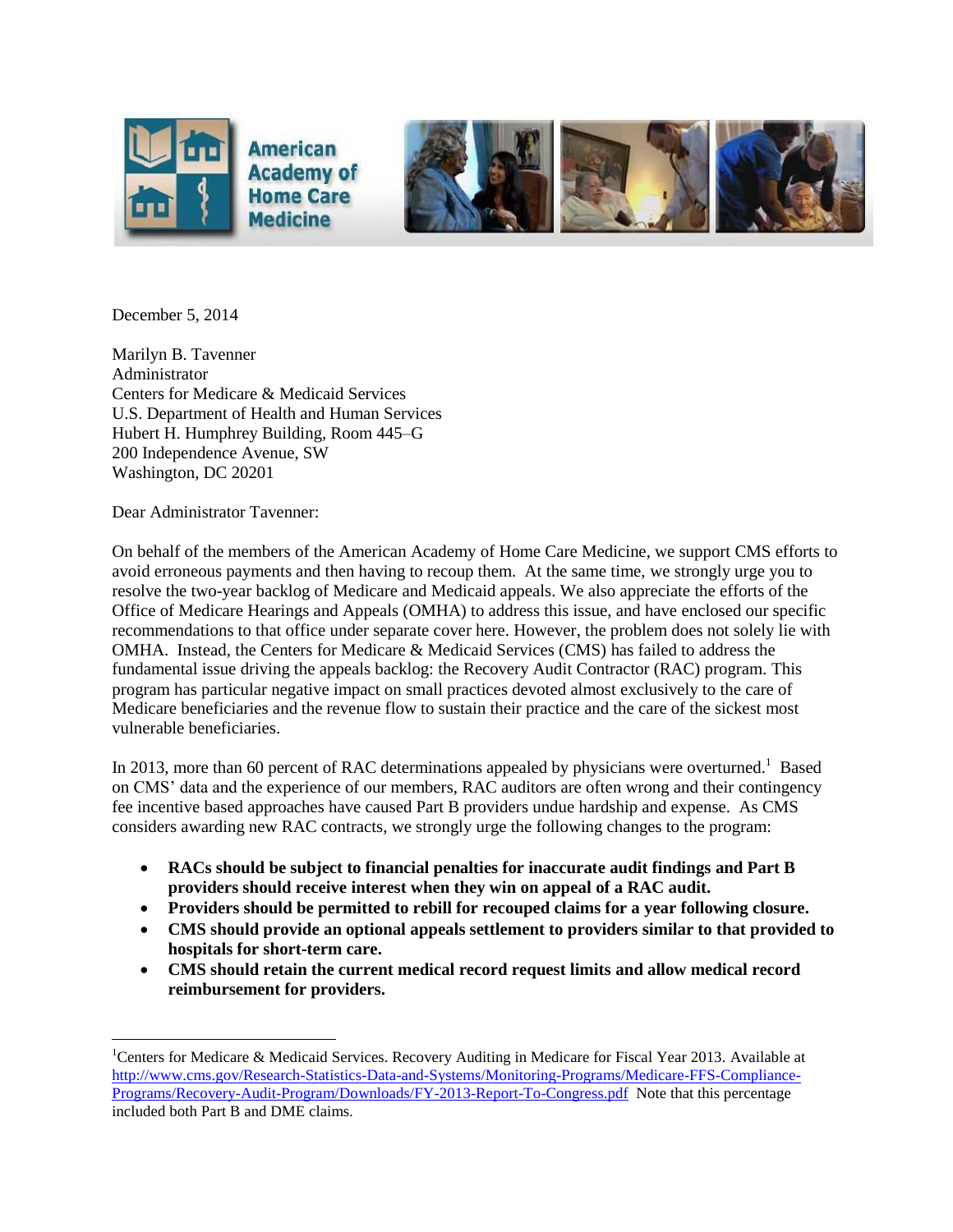**RAC audits of providers should be performed by a provider of the same specialty or subspecialty licensed in the same jurisdiction and moreover by one familiar with the same practice setting.** 

#### **RACs Largely Contribute to Appeals Backlog**

The volume of provider appeals has grown to such a level that the system is overloaded, causing at least a two-year delay for appeals to be heard at the Administrative Law Judge (ALJ) level. Despite efforts by the OMHA to mitigate this backlog, current delays exceed statutory deadlines and are failing to provide due process for providers. One of the key contributing sources to this growing backlog is the RAC program. As shown in the chart below, appeals from the RACs began in 2011 and entered the ALJ level in 2012. Not surprisingly, the backlog of appeals also began in 2012, as OMHA experienced a 42 percent increase in the number of claims appealed compared to 2011. As confirmed by OMHA, "[i]n fiscal year 2013, the number of claims appealed to OMHA more than doubled from fiscal year 2012, with a 123% increase…the increase in appealed claims from the RA [or RAC] program was particularly high in fiscal year 2013, with a 506% increase in appealed RA program claims compared to fiscal year 2012 appealed claims from the RA program, versus a 77% increase in appealed claims not related to the RA program during that same period of time." Overall, this data demonstrates that the RAC program must be reformed in order to resolve the appeal backlog.



Office of Medicare Hearinas and Appeals (OMHA) - Medicare Appellant Forum - October 29, 2014 - Washinaton, D.C.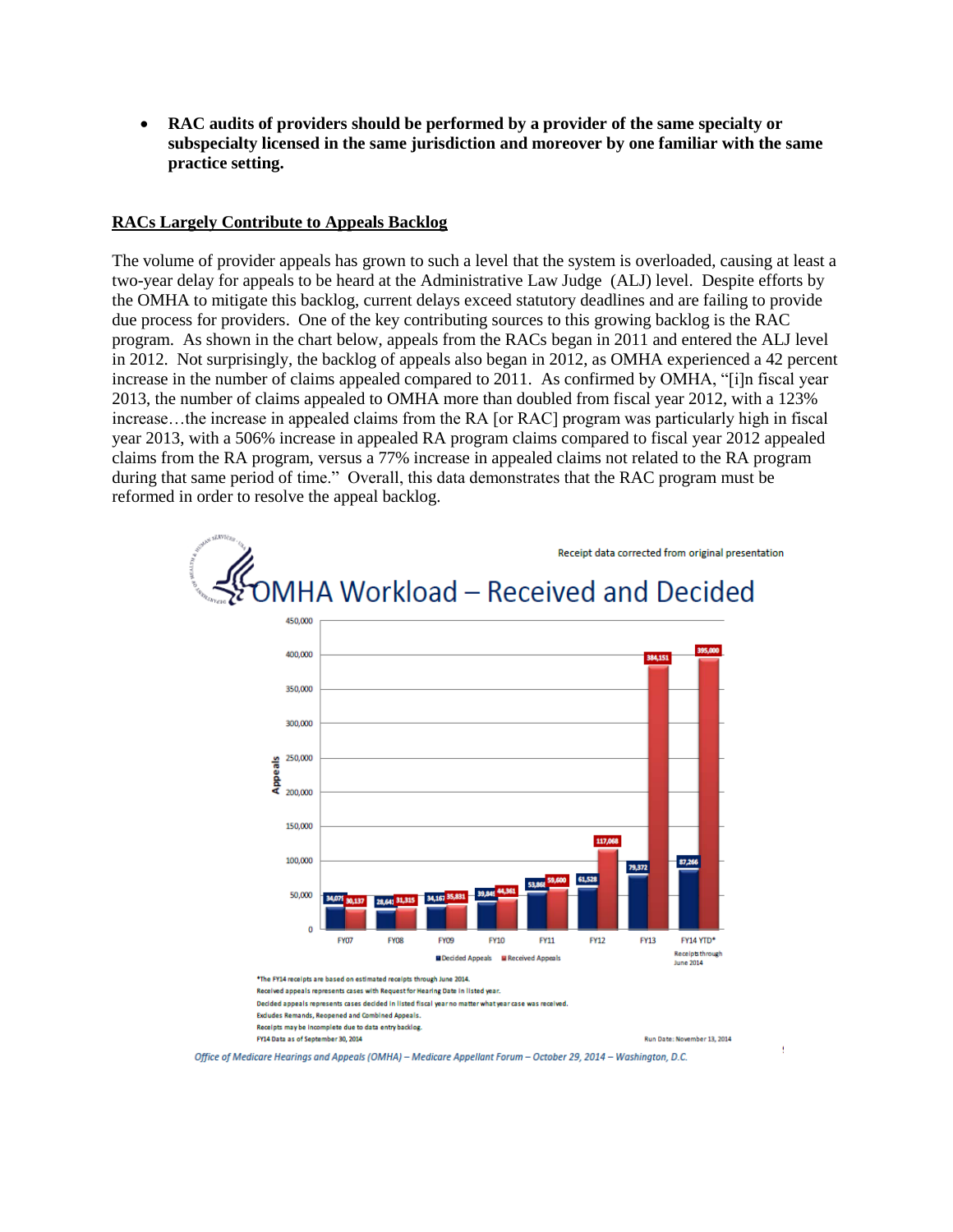# **RAC Determinations Are Often Inaccurate**

The RAC contingency fee structure encourages RACs to find overpayments with little regard for the accuracy of their findings. Indeed, RACs are paid a sizeable commission of approximately 9.0-12.5 percent for denied claims. Only if a claim is later overturned on appeal must the RAC pay back their contingency fee, providing little incentive for RACs to ensure that they limit their audits. Due to this payment structure and the lack of financial repercussions, RACs are conducting burdensome fishing expeditions that are inaccurate focused and often overturned on appeal. The most recent data from the program confirms that RAC decisions are frequently appealed, resulting in over 60 percent of overturned decisions for Part B claims (that is in favor of the provider), as shown in the graph below.

| <b>Claim Type</b> | <b>Total Appeal</b><br><b>Decisions</b> | % Total Overturn<br><b>Decisions</b> | % of Overpayment<br><b>Determinations</b><br>Overturned on<br>Appeal |
|-------------------|-----------------------------------------|--------------------------------------|----------------------------------------------------------------------|
| Part A            | 720,416                                 | 11.3%                                | 10.0%                                                                |
| Part B/DME        | 116,433                                 | 60.2%                                | 8.5%                                                                 |
|                   |                                         |                                      |                                                                      |
| <b>Total</b>      | 836,849                                 | 18.1%                                | 9.3%                                                                 |

## **Appendix K5: FY 2013 Total Appeal Decisions by Claim Type – All Levels**

Source: Centers for Medicare & Medicaid Services. Recovery Auditing in Medicare for Fiscal Year 2013.

Without clear safeguards, such as enlisting physician medical reviewers, repealing the contingency fee basis and enacting financial penalties for incorrect RAC determinations, these inaccuracies and the growing appeal delays will continue to persist.

### **Significant Cost of RAC Appeals**

Appeals are financially, professionally and even emotionally traumatic for our members devoted to rendering care to those most in need. The appeals require significant resources, time, and expense that small practices who are simply trying to remain in practice, generally do not possess. As a result, practices have had to exit the field. This is most unfortunate for beneficiaries who lose access to care, to beneficiary caregivers and families and to the Medicare program itself as home care medicine practice and services are found to increase patient satisfaction and to reduce Medicare and other payor cost. The Independence at Home demonstration is currently producing these results for the CMS Innovation Center.

Based on a recent survey of providers, the average cost to appeal a RAC audit was approximately \$110 per claim. In contrast, the average value of the claim being audited was only \$86, suggesting that in many cases, even if the provider wins on appeal, they will face a net loss. Multiply the average cost of an appeal by the total number of claims appealed by survey respondents, and the total cost on appeals was just under half a million dollars (\$455,468) in 2012. Note that this survey only reached a portion of physicians; the actual cost of RAC appeals across all Part B providers is much higher than this amount.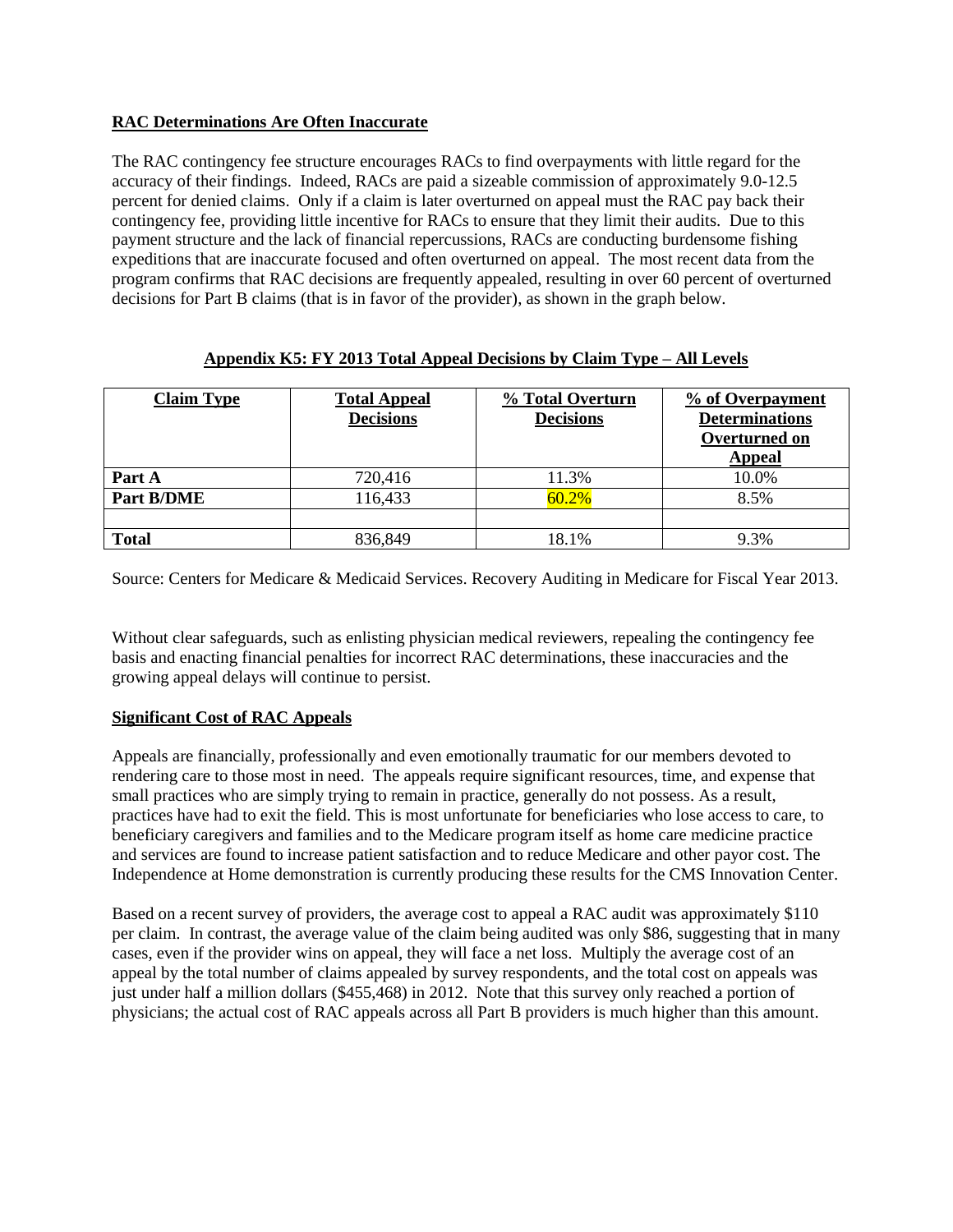

Source: Frank D. Cohen, MPA, MBB Senior Analyst. The Frank Cohen Group, LLC. Survey on Recoupment. March 2012

Beyond this direct cost of RAC appeals, providers also spend significant financial resources on compliance efforts to ensure they meet payment rules and regulations. Cost estimate of these efforts, which include probe audits, internal and external chart reviews, legal and educational expenses, have been estimated at approximately \$1,622 per physician per year, although this amount varies depending on practice size. The following graph outlines how this \$1,622 is typically spent based on a survey of physicians. Overall, this suggests that physicians are also dedicating significant expenses to ensure they are compliant to avoid RAC audits, funding which is not used to directly improve patient care.



Source: Frank D. Cohen, MPA, MBB Senior Analyst. The Frank Cohen Group, LLC. The Everyday Cost of Compliance Survey. October 2014.

#### **Needed Changes to the RAC Program**

Unless Congress and CMS acts to relieve the burden on providers, RACs will continue to operate under their current financial incentives and will resist changes that would improve audit accuracy, reduce the number of appeals, and reduce the burden on providers. Therefore, we strongly recommend the following program changes: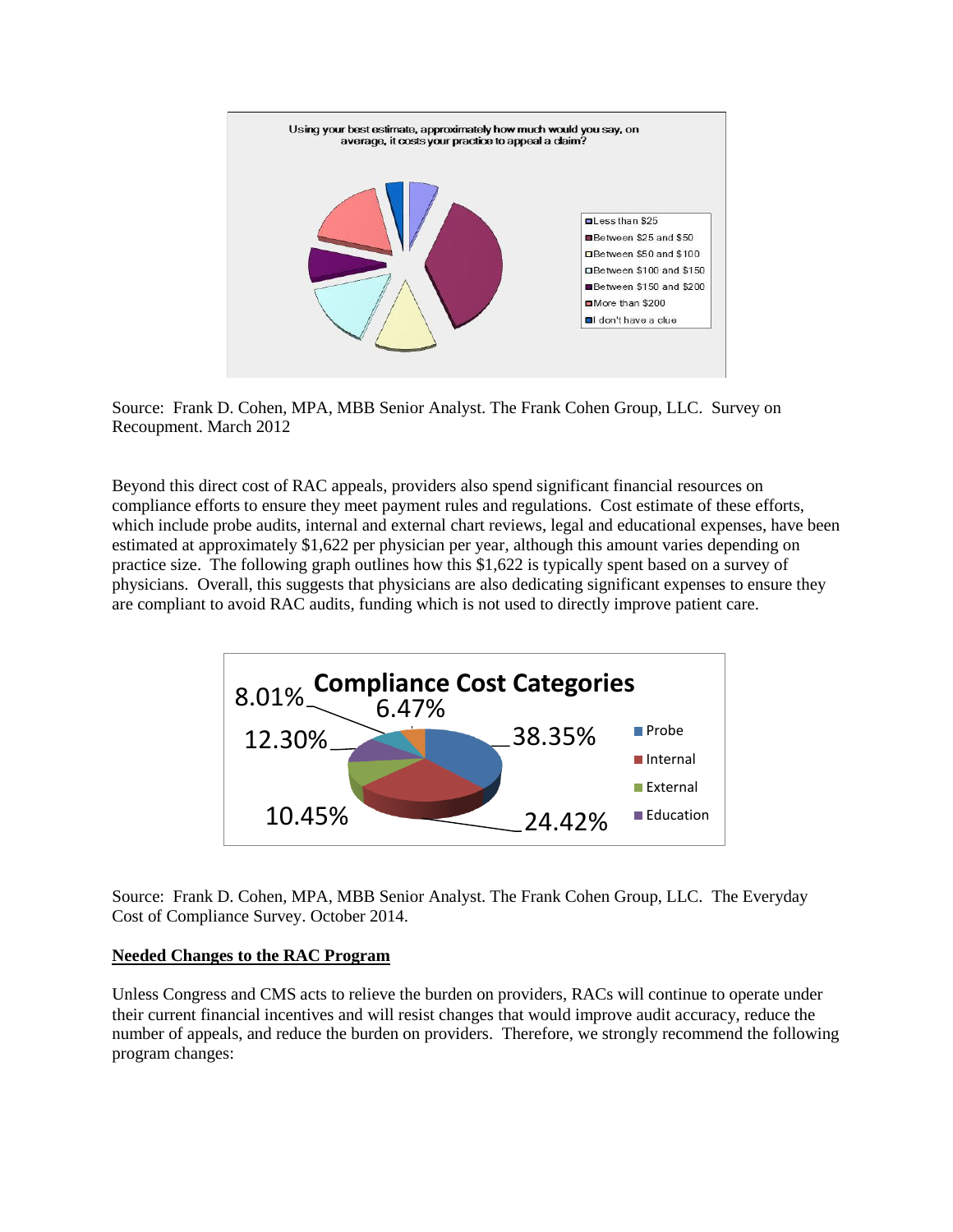- **RACs should be subject to financial penalties for inaccurate audit findings, and Part B providers should receive interest when they win on appeal of a RAC audit.**  The program's contingency fee structure encourages RACs to perform as many audits as possible with little regard to accuracy or the burden imposed on Part B providers. CMS has reported that the RAC "error rate" is not significant, but this is directly contradicted by the percentage of RAC claims overturned on appeal. Moreover, CMS fails to consider that many providers choose not to appeal erroneous RAC determinations due to the significant expense and time in seeking an appeal, not to mention the current backlog in cases. Financial penalties on RACs would ensure they target audits; make accurate decisions, and comply with program requirements, including appropriately informing and notifying providers. In turn, providers who are successful in appeals should be compensated, at a minimum, for the time spent going through the time consuming appeals process.
- **Part B providers should be permitted to rebill claims for a year following recoupment.** The timely filing rule requires that certain services be filed within one year from the date of service. However, RACs currently operate under a three year look-back period. Denied claims are likely to be ineligible for rebilling given the broader RAC review period and the time it takes for an audit to be completed. We urge CMS to allow providers to rebill claims for the year following audit closure.
- **CMS should provide an optional appeals settlement to providers similar to that provided to hospitals for appeals related to short-term care with recognition to the importance of providers for access, particularly for home limited Medicare beneficiaries.** As outlined in more detail in our comments to OMHA, CMS has taken steps to mitigate the appeals backlog by offering a settlement agreement on certain hospital claims. We recommend CMS establish a similar settlement mechanism for Part B provider claims that are pending appeal. Such a program could mitigate the appeals backlog by quickly resolving cases. However, we also urge that any settlement offer provide appropriate payment for the claims at issue, and an appropriate percent if established as option across Part B providers, given that services to Medicare beneficiaries and Medicare revenue represent a higher percentage to the overall practice for Part B providers, especially Academy members, as compared to hospitals and large practices. Such approach would be reasonable for Medicare, and support continued access for beneficiaries who lack access to office based services, by recognizing the need for small (mobile) practices to sustain themselves.

 **CMS should retain the current medical record request limits and allow medical record reimbursement for providers.** 

The AMA understands that CMS is considering revising existing RAC medical record request limits. Given the existing administrative burden and cost of RAC audits, the high denial rate, and the two-year appeals backlog, which has been largely attributed to the RAC program, we urge that these limits not be increased. In addition, hospitals are partially reimbursed for their medical records. We believe that Part B providers, similarly and as a matter of equity, should also be reimbursed for this significant expense that is actually more material to a practice to absorb than institutional setting.